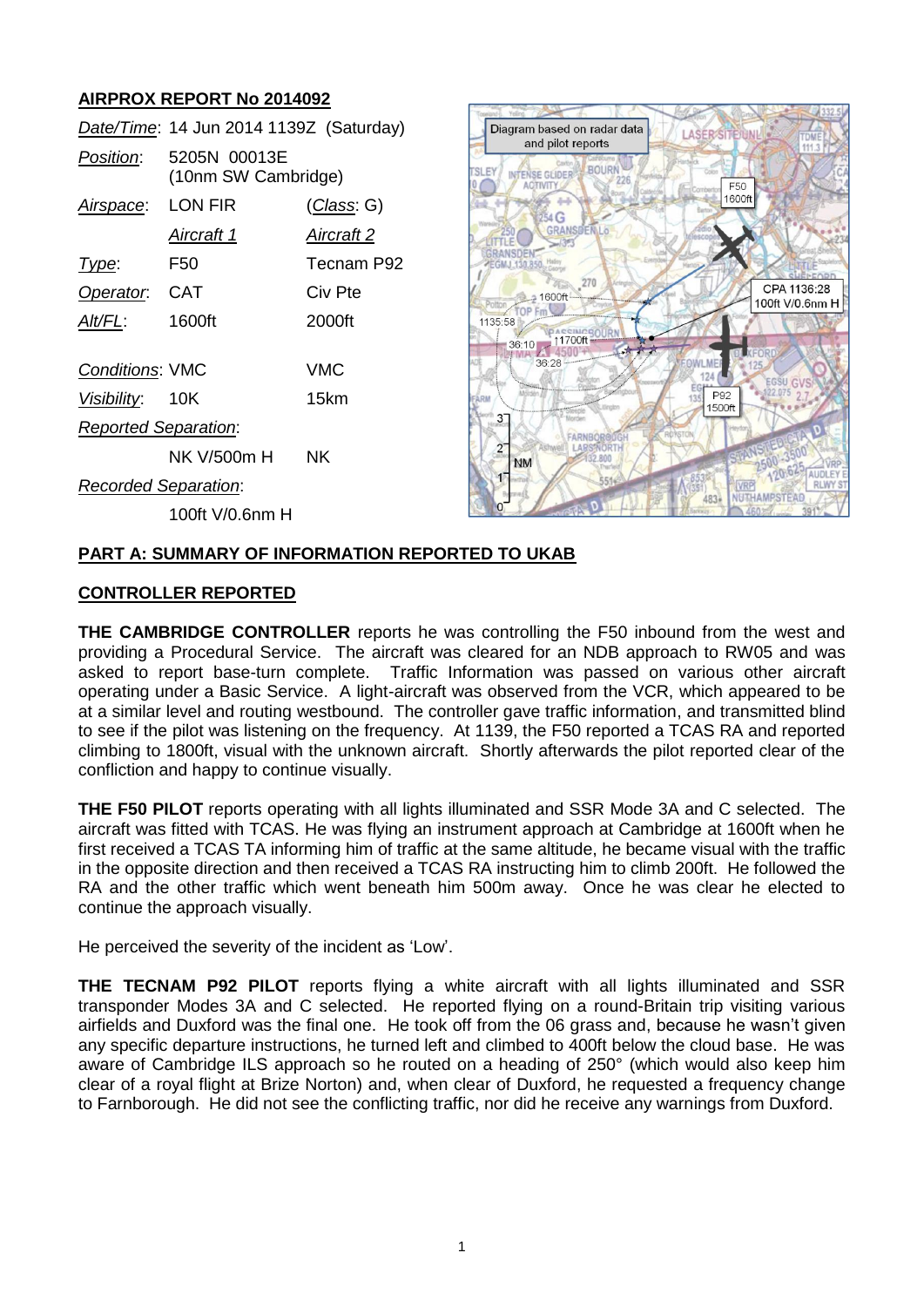## **Factual Background**

The Cambridge weather was reported as:

METAR EGSC 141120Z 01008KT 340V050 9999 SCT014 SCT035 18/14 Q1025

#### **Analysis and Investigation**

#### **CAA ATSI**

The F50 was operating an IFR flight inbound to Cambridge and was in receipt of a Procedural Service from Cambridge Approach. The P92 was operating VFR on a flight from Duxford to a private site, and was in receipt of a Basic Service from Duxford.

The Cambridge controller was providing a combined Aerodrome and Approach Control service, without the aid of surveillance equipment. The incident occurred on a Saturday and the Cambridge UK AIP entry page AD 2.EGSC-9 (29 May 2014) states for Radar:

'Available intermittently Mon-Fri during normal working hours and by arrangement only'.

An Air Traffic Monitor (ATM) was available to the controller. ATSI had access to Cambridge RTF and area radar recording, together with the written report from the controller and both pilots.

The F50 had been cleared to descend to 3000ft on QNH 1025 for the NDB approach to RW05 and was instructed to report beacon outbound. The F50 crossed the CAM(NDB) tracking southwest and duly reported beacon outbound. At 1134:35 the F50 was 4.6nm southwest of Cambridge and the F50 pilot reported passing 1800ft. The controller responded *"(F50)c/s roger report base turn complete and traffic I can see from the control tower on your left-hand side is a*  light aircraft appears to be crossing the final approach westbound approximately one thousand *feet".* The F50 pilot replied *"We have it on TCAS er (F50)c/s"-* Figure 1.



Figure 1 – Swanwick MRT at 1134:35

The controller also passed traffic information regarding a Tiger Moth which was visual with the F50 and likely to pass behind the F50. The F50 pilot reported the Tiger Moth in sight. At 1135:34 the following RTF exchange occurred:

ATC *"Unknown traffic er crossing the zero five final approach at approximately nine miles you on frequency?"*

ATC *"(F50)c/s er I think I'm visual with on er it's crossing the final approach at approximately nine miles westbound I believe similar level"*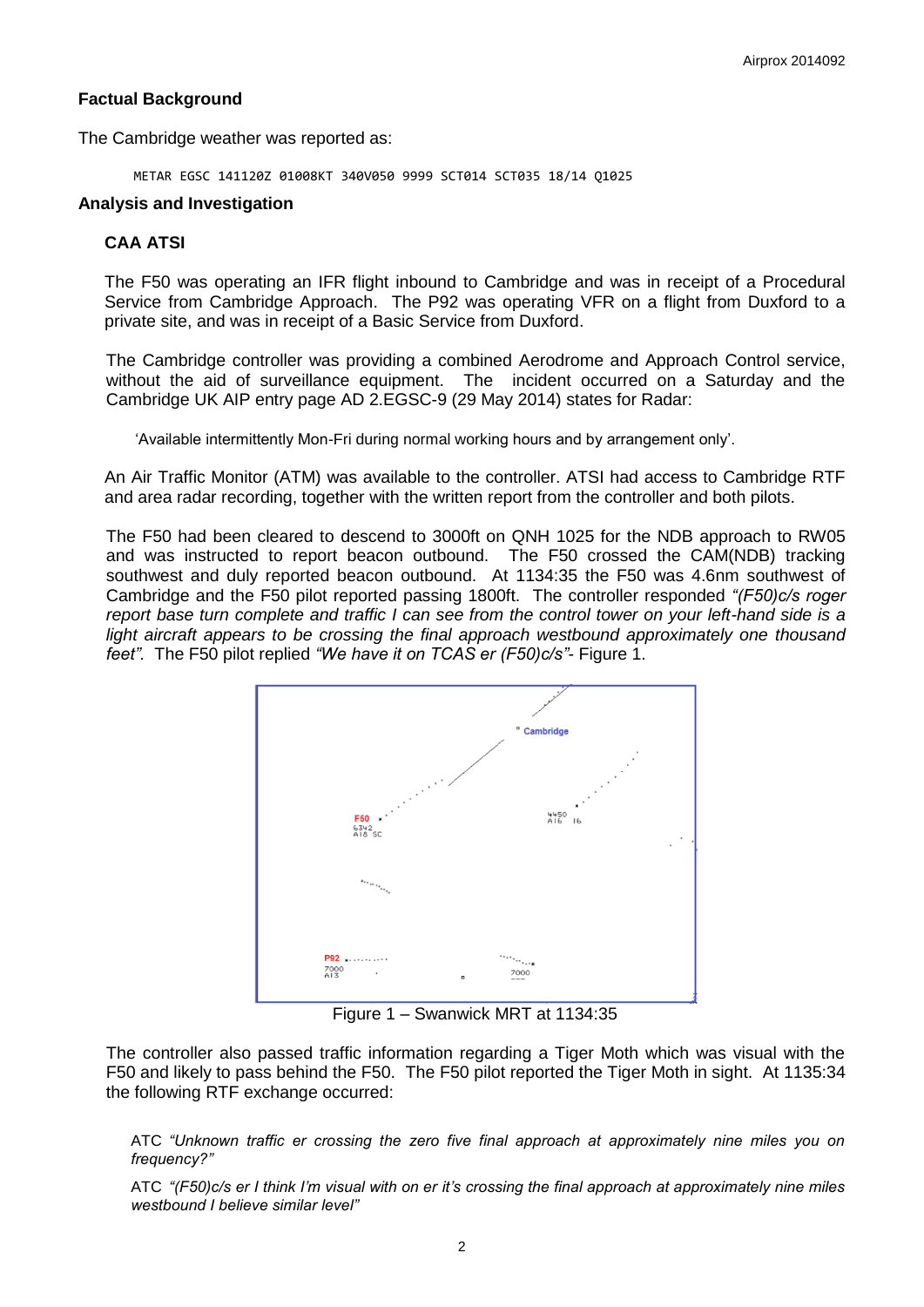- F50 *"(F50)c/s we have on TCAS"* [Figure 2]
- ATC *"Roger he's not on frequency"*
- F50 *"Visual with the traffic"*
- ATC *"Thank you".*



Figure 2 – Swanwick MRT at 1136:05

The F50 commenced the base turn and, at 1136:22, the horizontal distance between the two aircraft was 0.8nm – Figure 3.



Figure 3 – Swanwick MRT at 1136:22

At 1136:30 the F50 passed abeam the P92 at a horizontal distance of 0.6nm and a vertical distance of 100ft – Figure 4.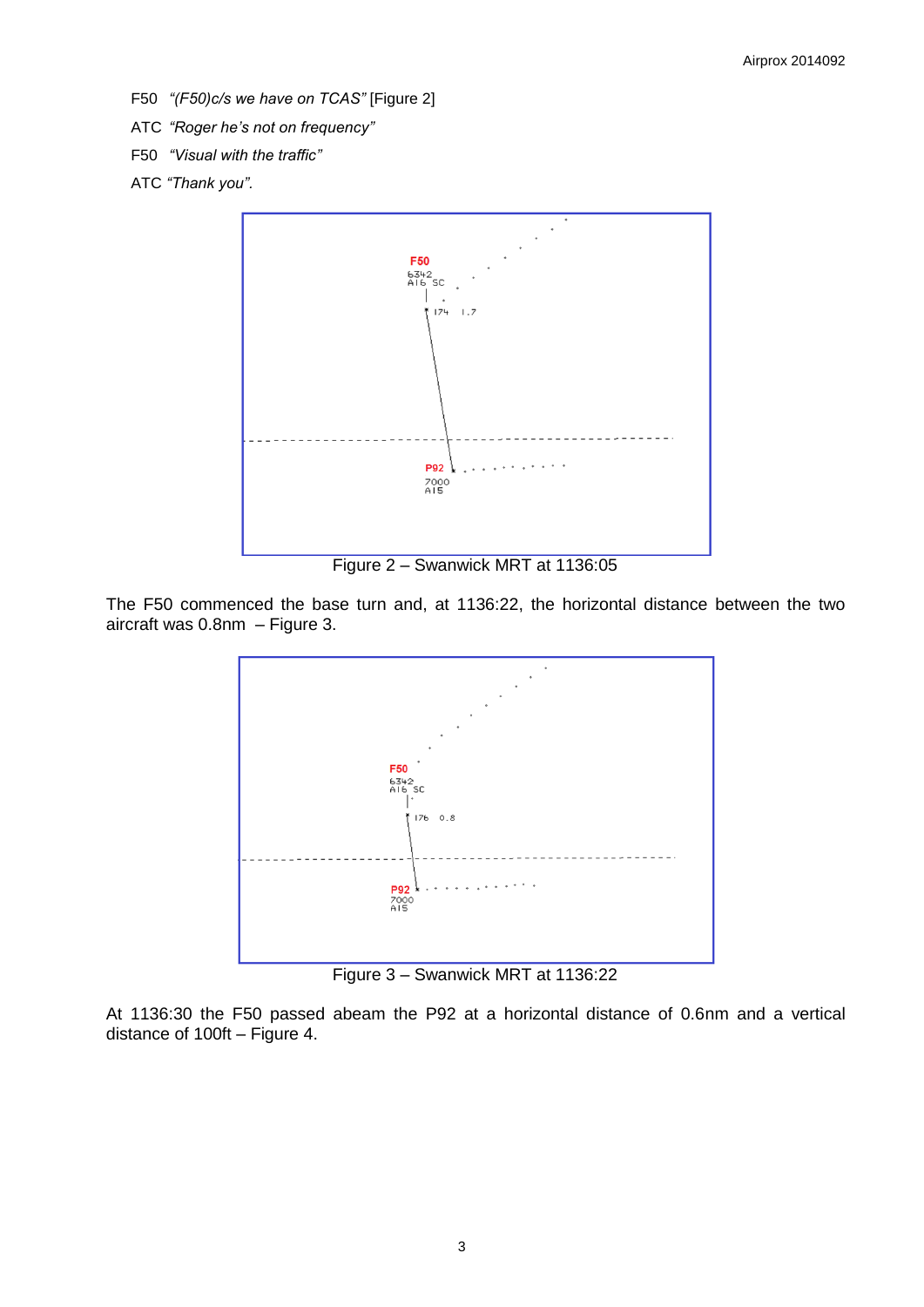

Figure 4 – Swanwick MRT at 1136:30

At 1137:28 the F50 pilot reported *"Yeah we got a resolution advisory er on that traffic approaching in the er in our approach area er we had a resolution climb and we are now visual for the zero five at seven and a half miles."* The F50 confirmed that he was clear of the traffic and continued the approach without further incident.

The F50 was in receipt of a Procedural Service. CAP774, UK Flight Information Services, Chapter 5, Paragraph 5.1 and 5.5 state:

'A Procedural Service is an ATS where, in addition to the provisions of a Basic Service, the controller provides restrictions, instructions, and approach clearances, which if complied with, shall achieve deconfliction minima against other aircraft participating in the Procedural Service. Neither traffic information nor deconfliction advice can be passed with respect to unknown traffic.

The controller shall provide traffic information, if it is considered that a confliction may exist, on aircraft being provided with a Basic Service and those where traffic information has been passed by another ATS unit; however, there is no requirement for deconfliction advice to be passed, and the pilot is wholly responsible for collision avoidance. The controller may, subject to workload, also provide traffic information on other aircraft participating in the Procedural Service, in order to improve the pilot's situational awareness'.

The controller observed the unknown traffic [P92] from the VCR and passed appropriate traffic information which resulted in the F50 pilot acquiring the P92 both on TCAS and visually.

## **UKAB Secretariat**

Both pilots shared an equal responsibility for collision avoidance and for not flying into such proximity as to create a danger of collision<sup>1</sup>. If the geometry was considered to be a 'converging' situation, the P92 pilot was required to give way<sup>2</sup> (although he did not see the F50).

#### **Summary**

An Airprox was reported on  $12<sup>th</sup>$  June 2014 at 1139 between a F50, which was inbound to Cambridge for an NDB approach and receiving a Procedural Service from Cambridge, and a Tecnam P92 departing from Duxford. The F50 received Traffic Information from the Cambridge controller, saw the P92 displaying on his TCAS, was visual with the P92 as he turned towards it, and received a TCAS RA which he actioned by climbing. The P92 pilot did not see the F50.

 $\overline{\phantom{a}}$ Rules of the Air 2007 (as amended), Rule 8 (Avoiding aerial collisions).

 $2$  ibid., Rule 9 (Converging).